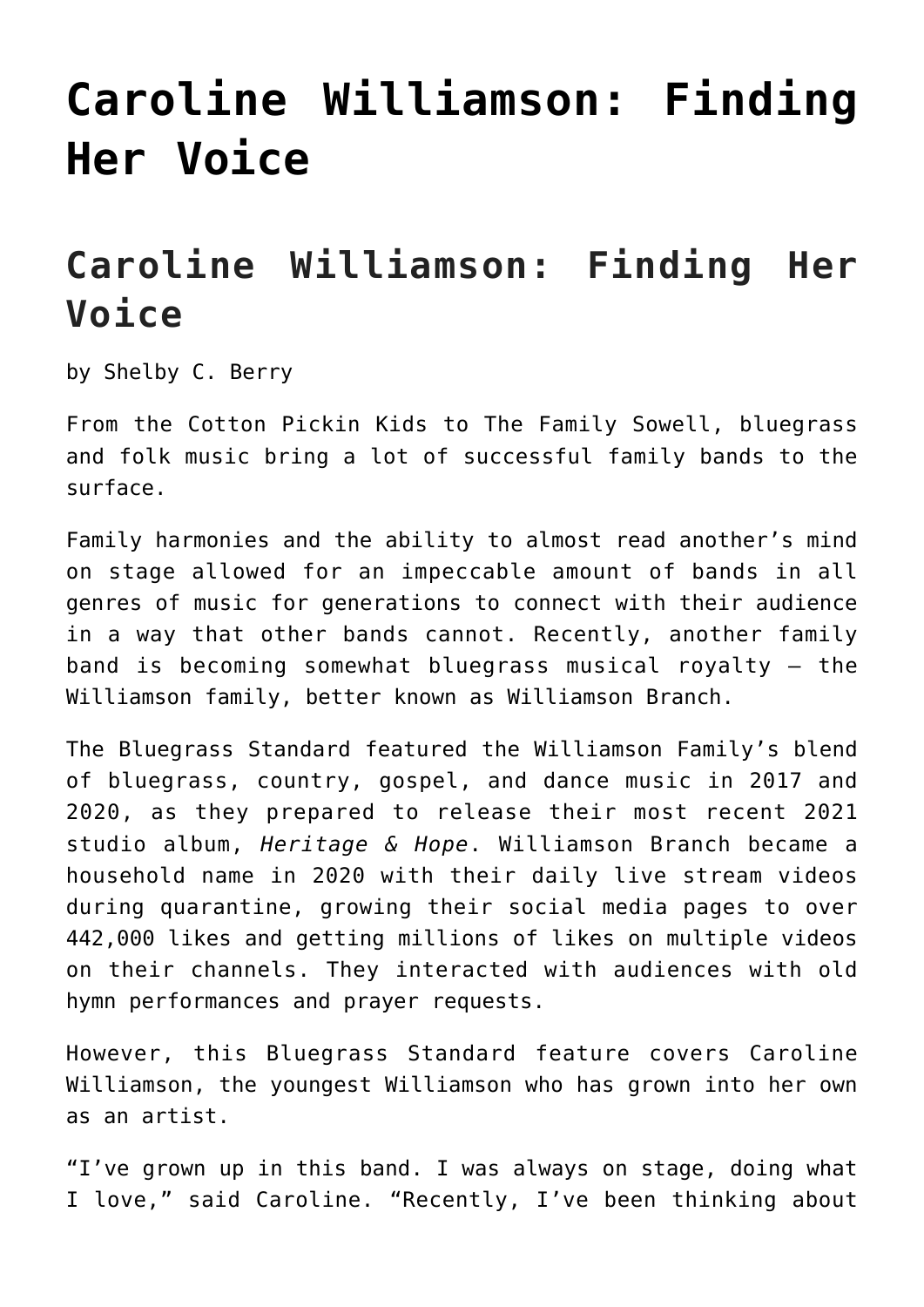each element of the hard work and skill that goes into the showmanship and music, getting better at what I do, and being a good person in the musical business — not just the musical part of being in a band, but the showmanship and the presence on stage that goes with it. I've started thinking more about what it looks like, not just what it sounds like."

Finding your voice in a band with your siblings can be challenging, but Caroline is rising to the challenge. Celebrating her thirteenth birthday this February, Caroline is a multi-instrumentalist in her own right, starting fiddle playing at four years old. She clogged and sang harmony before picking up her second instrument, the Cajón drum. Since then, she's learned the ukulele, the banjolele (Banjo ukulele), and the mandolin, the primary instrument she plays in the band.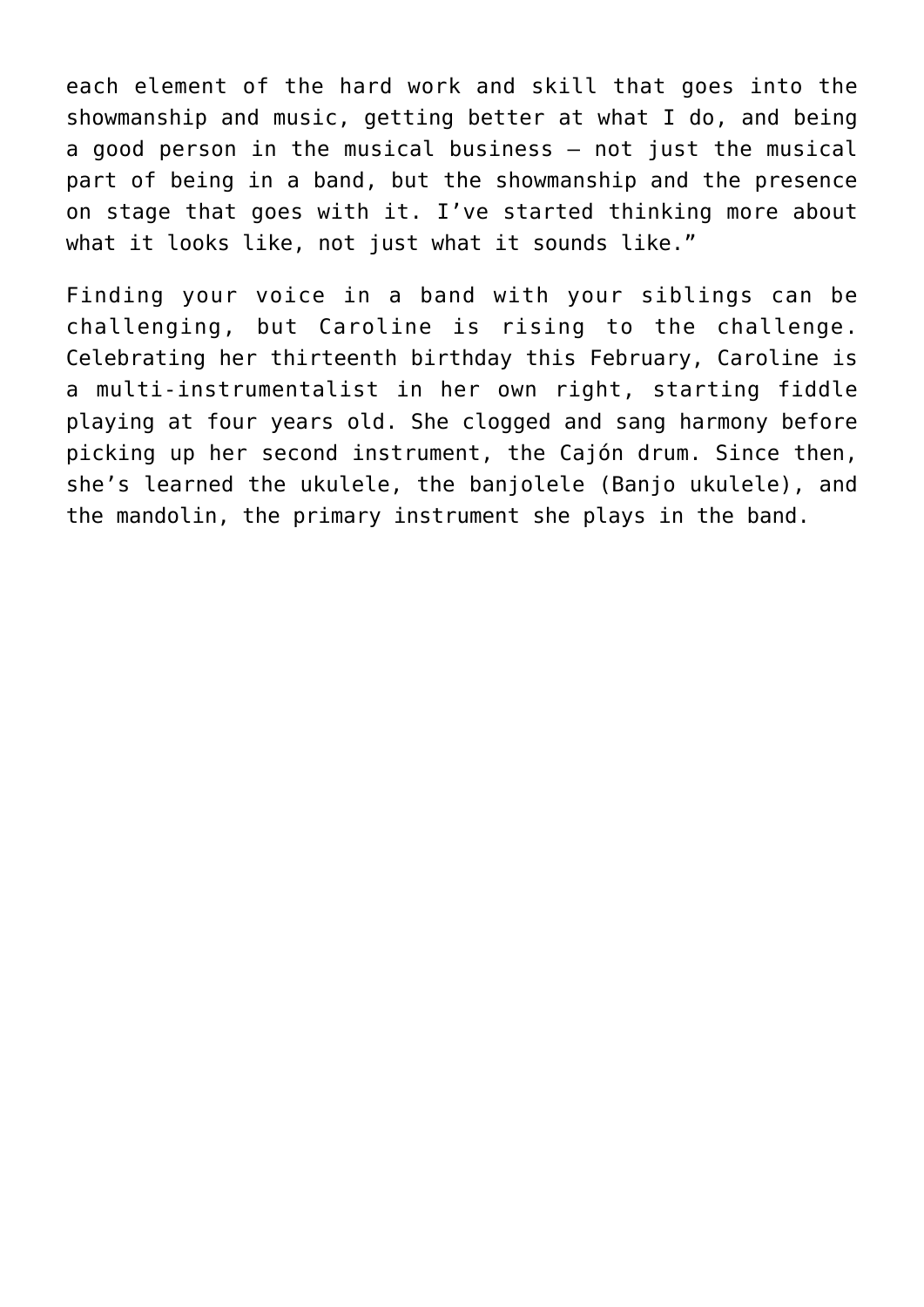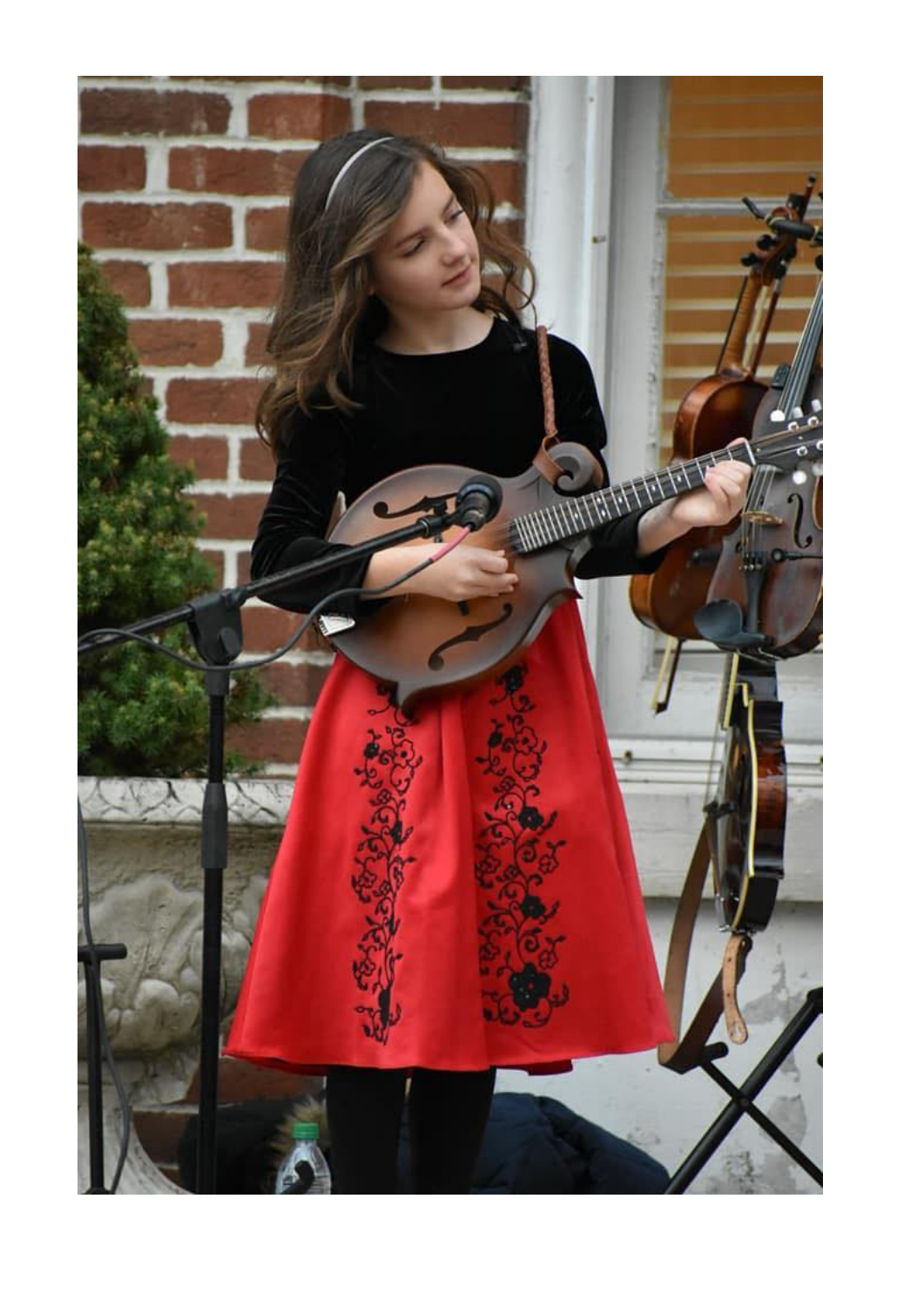"Through quarantine in 2020, I started learning how to play the mandolin," said Caroline. "We did a lot of live videos, and we still do. We started every night, and we now do two or three nights a week. My dad would always have me play mandolin, so I learned how to play them for the live videos. Since then, I've been taking lessons. I love it and really enjoy it!"

The Williamson girls are homeschooled and alternate their time between their hometown of Nashville and traveling to performances, the only life that Caroline has ever known.

"Getting to travel around the world doing what we love, spreading the word of God and his gospel, and showing people what He can do through you is such an honor," said Caroline.

Caroline brings interactive energy to the stage, but what stays steady is Caroline's faith and how she weaves it into her part of the band and their recordings.

The Williamson Branch Christmas album will be released by the end of 2022, with new singles releasing in the spring. Follow Caroline Williamson and her family on all of their upcoming successes at [williamsonbranch.com.](http://williamsonbranch.com)

*"Through quarantine, we had wanted to do a more gospel album. After doing all of our live videos, each night we would do a hymn," said Caroline. "People were responding to those. As much as our newer songs we were planning were great, we decided to do a 2-disc album instead, one Heritage with hymns we all grew up singing in church and the second Hope with new songs that they will love too. We had two or three number one songs from that album too, which was really awesome!"*

## https://youtu.be/EWuHKKmorGU

Caroline enjoys her family band's success and being a member of Tomorrow's Bluegrass Stars, which connected them with their